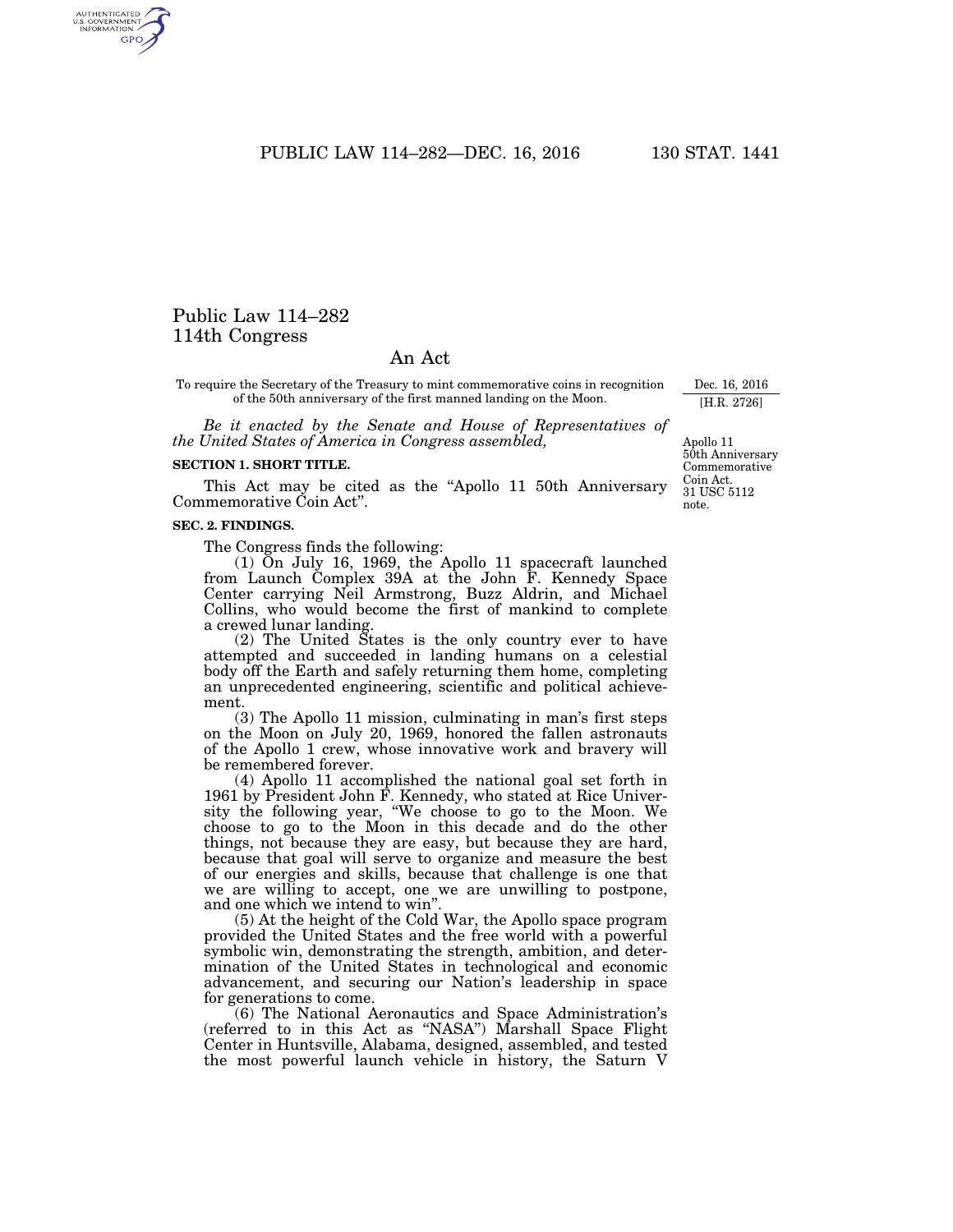rocket, which was used for the Apollo missions in the 1960s and 1970s.

(7) The Saturn V weighed 6,200,000 pounds and generated 7,600,000 pounds of thrust, which NASA has equated to generating more power than 86 Hoover Dams.

(8) During the time period from 1969 through 1972, NASA completed eight Apollo missions and landed  $12$  men on the Moon. The 6 missions that landed on the Moon returned with a wealth of groundbreaking scientific data and over 800 pounds of lunar samples.

(9) An estimated 400,000 Americans contributed to the successful program that led to the lunar landing on July 20, 1969, including NASA scientists, engineers, astronauts, industry contractors and their engineering and manufacturing workforce, as well as the political leadership of Republicans and Democrats in Congress and the White House.

(10) The Apollo program, along with its predecessor Mercury and Gemini programs, inspired generations of American students to pursue careers in science, technology, engineering, and mathematics (STEM), which has fueled innovation and economic growth throughout a range of industries over the last four decades.

(11) July 20, 2019, will mark the 50th anniversary of the Apollo 11 landing of Neil Armstrong and Buzz Aldrin on the lunar surface.

# **SEC. 3. COIN SPECIFICATIONS.**

(a) DENOMINATIONS.—In recognition and celebration of the 50th anniversary of the first manned Moon landing, the Secretary of the Treasury (hereafter in this Act referred to as the ''Secretary'') shall mint and issue the following coins:

(1) \$5 GOLD COINS.—Not more than 50,000 \$5 coins, which shall—

(A) weigh 8.359 grams;

(B) be struck on a planchet having a diameter of 0.850 inches; and

(C) contain not less than 90 percent gold.

(2) \$1 SILVER COINS.—Not more than 400,000 \$1 coins, which shall—

(A) weigh 26.73 grams;

(B) be struck on a planchet having a diameter of 1.500 inches; and

(C) contain not less than 90 percent silver.

(3) HALF-DOLLAR CLAD COINS.— $\text{Not more than } 750,000 \text{ half-}$ dollar coins which shall—

(A) weigh 11.34 grams;

(B) be struck on a planchet having a diameter of 1.205 inches; and

(C) be minted to the specifications for half-dollar coins contained in section 5112(b) of title 31, United States Code.

(4) PROOF SILVER \$1 COINS.—Not more than 100,000 proof \$1 silver coins which shall-

(A) weigh 5 ounces;

(B) be struck on a planchet having a diameter of 3 inches; and

(C) contain .999 fine silver.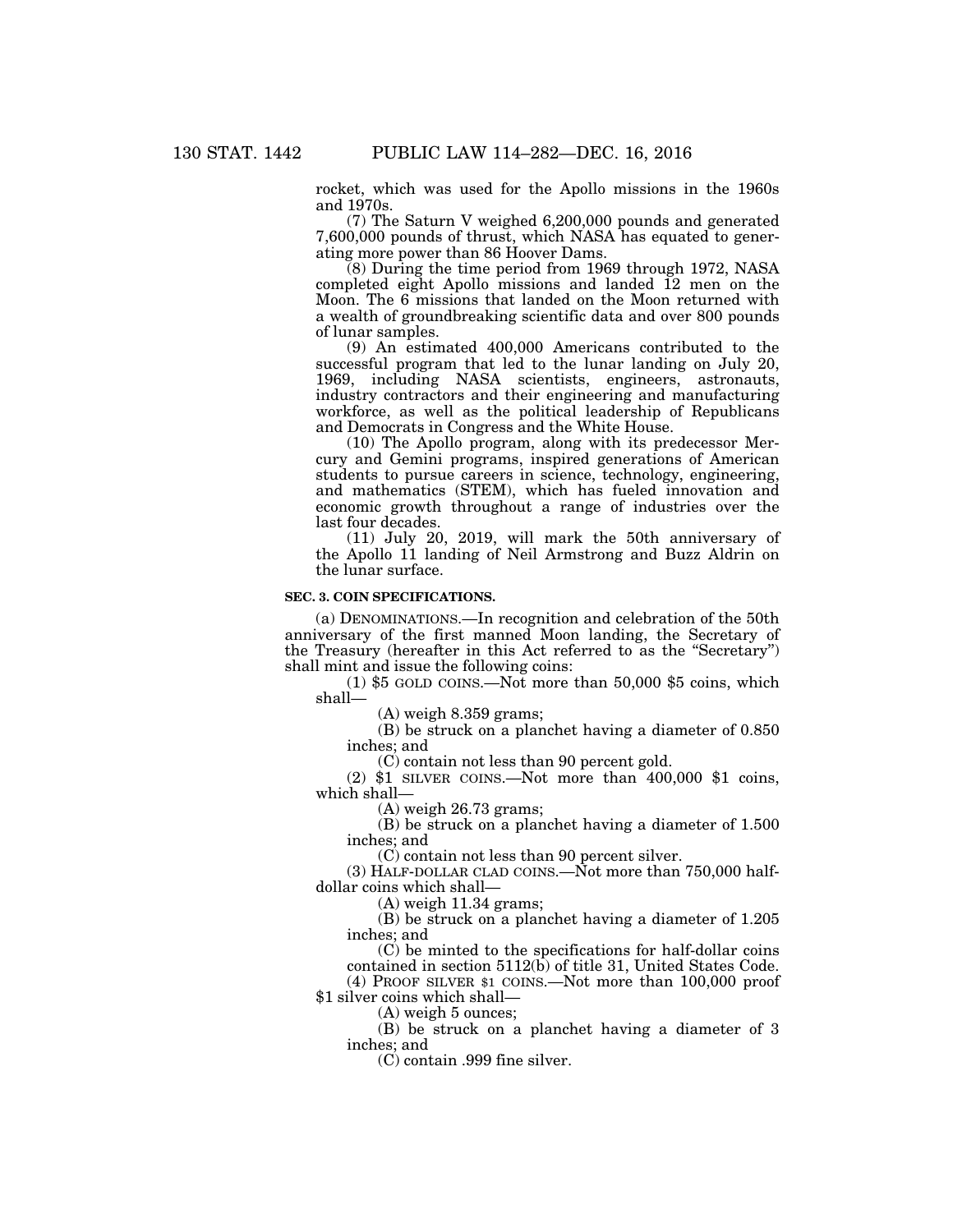(b) LEGAL TENDER.—The coins minted under this Act shall be legal tender, as provided in section 5103 of title 31, United States Code.

(c) NUMISMATIC ITEMS.—For purposes of sections 5134 and 5136 of title 31, United States Code, all coins minted under this Act shall be considered to be numismatic items.<br>(d) CONVEX SHAPE.—

(1) IN GENERAL.—The coins minted under this Act shall be produced in a fashion similar to the 2014 National Baseball Hall of Fame 75th Anniversary Commemorative Coin, so that the reverse of the coin is convex to more closely resemble the visor of the astronaut's helmet of the time and the obverse concave, providing a more dramatic display of the obverse design chosen pursuant to section 4(c).

 $(2)$  SENSE OF CONGRESS.—It is the sense of Congress that, to the extent possible without significantly adding to the purchase price of the coins, the coins minted under this Act should be produced with the design of the reverse of the coins continuing over what would otherwise be the edge of the coins, such that the reverse design extends all the way to the obverse design.

#### **SEC. 4. DESIGN OF COINS.**

(a) IN GENERAL.—The design for the coins minted under this Act shall be—

(1) selected by the Secretary after consultation with—

(A) the Commission of Fine Arts; and

(B) with respect to the design of the reverse of the coins, the Administrator of NASA; and

(2) reviewed by the Citizens Coinage Advisory Committee. (b) DESIGNATIONS AND INSCRIPTIONS.—On each coin minted under this Act there shall be—

(1) a designation of the denomination of the coin;

(2) an inscription of the year ''2019''; and

(3) inscriptions of the words ''Liberty'', ''In God We Trust'', ''United States of America'', and ''E Pluribus Unum''.

(c) SELECTION AND APPROVAL PROCESS FOR OBVERSE DESIGN.— (1) IN GENERAL.—The Secretary shall hold a juried, compensated competition to determine the design of the common obverse of the coins minted under this Act, with such design being emblematic of the United States space program leading up to the first manned Moon landing.

(2) SELECTION PROCESS.—Proposals for the obverse design of coins minted under this Act may be submitted in accordance with the design selection and approval process developed by the Secretary in the sole discretion of the Secretary.

(3) PROPOSALS.—As part of the competition described in this subsection, the Secretary may accept proposals from artists, engravers of the United States Mint, and members of the general public, and any designs submitted for the design review process described herein shall be anonymized until a final selection is made.

(4) COMPENSATION.—The Secretary shall determine compensation for the winning design under this subsection, which shall be not less than \$5,000.

(d) REVERSE DESIGN.—The design on the common reverse of the coins minted under this Act shall be a representation of a

Determination.

Review.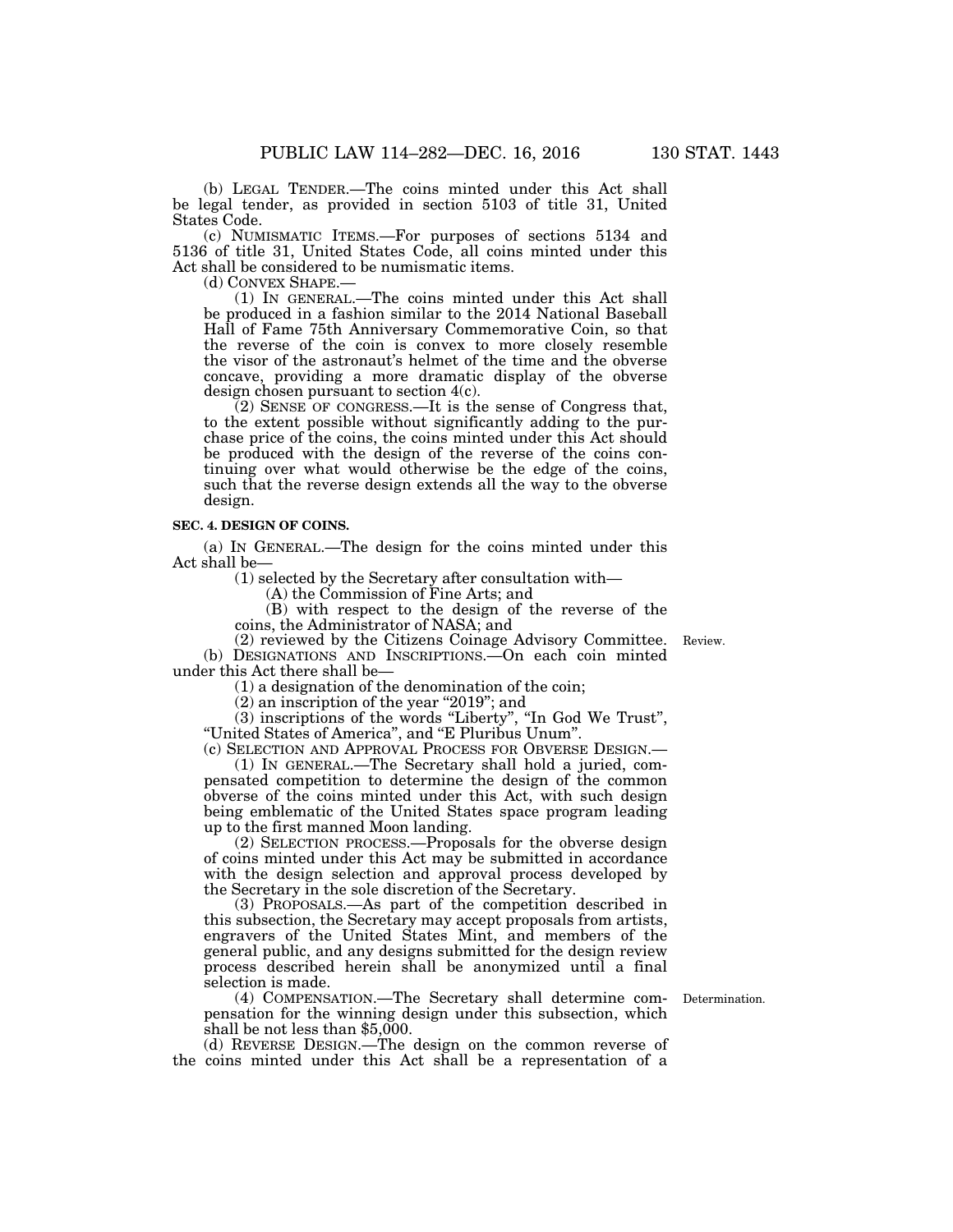close-up of the famous ''Buzz Aldrin on the Moon'' photograph taken July 20, 1969, that shows just the visor and part of the helmet of astronaut Buzz Aldrin, in which the visor has a mirrored finish and reflects the image of the United States flag and the lunar lander and the remainder of the helmet has a frosted finish.

# **SEC. 5. ISSUANCE OF COINS.**

(a) QUALITY OF COINS.—Except with respect to coins described under section 3(a)(4), coins minted under this Act shall be issued in uncirculated and proof qualities.

(b) PERIOD FOR ISSUANCE.—The Secretary may issue coins minted under this Act only during the 1-year period beginning on January 1, 2019.

# **SEC. 6. SALE OF COINS.**

(a) SALE PRICE.—The coins issued under this Act shall be sold by the Secretary at a price equal to the sum of—

(1) the face value of the coins;

(2) the surcharge provided in section 7(a) with respect to such coins; and

(3) the cost of designing and issuing the coins (including labor, materials, dies, use of machinery, winning design compensation, overhead expenses, marketing, and shipping).

(b) BULK SALES.—The Secretary shall make bulk sales of the coins issued under this Act at a reasonable discount.

(c) PREPAID ORDERS.—

(1) IN GENERAL.—The Secretary shall accept prepaid orders for the coins minted under this Act before the issuance of such coins.

(2) DISCOUNT.—Sale prices with respect to prepaid orders under paragraph (1) shall be at a reasonable discount.

#### **SEC. 7. SURCHARGES.**

(a) IN GENERAL.—All sales of coins minted under this Act

 $(1)$  A surcharge of \$35 per coin for the \$5 coin.

(2) A surcharge of \$10 per coin for the \$1 coin described under section  $3(a)(\overline{2})$ .

(3) A surcharge of \$5 per coin for the half-dollar coin. (4) A surcharge of \$50 per coin for the \$1 coin described under section  $3(a)(4)$ .

(b) DISTRIBUTION.—Subject to section 5134(f) of title 31, United States Code, all surcharges received by the Secretary from the sale of coins issued under this Act shall be promptly paid by the Secretary as follows:

(1) one half to the Smithsonian Institution's National Air and Space Museum's ''Destination Moon'' exhibit, for design, education, and installation costs related to establishing and maintaining the exhibit, and for costs related to creating a traveling version of the exhibition;

(2) one quarter to the Astronauts Memorial Foundation, for costs related to the preservation, maintenance, and enhancement of the Astronauts Memorial and for promotion of space exploration through educational initiatives; and

(3) one quarter to the Astronaut Scholarship Foundation, to aid its missions of promoting the importance of science and technology to the general public and of aiding the United